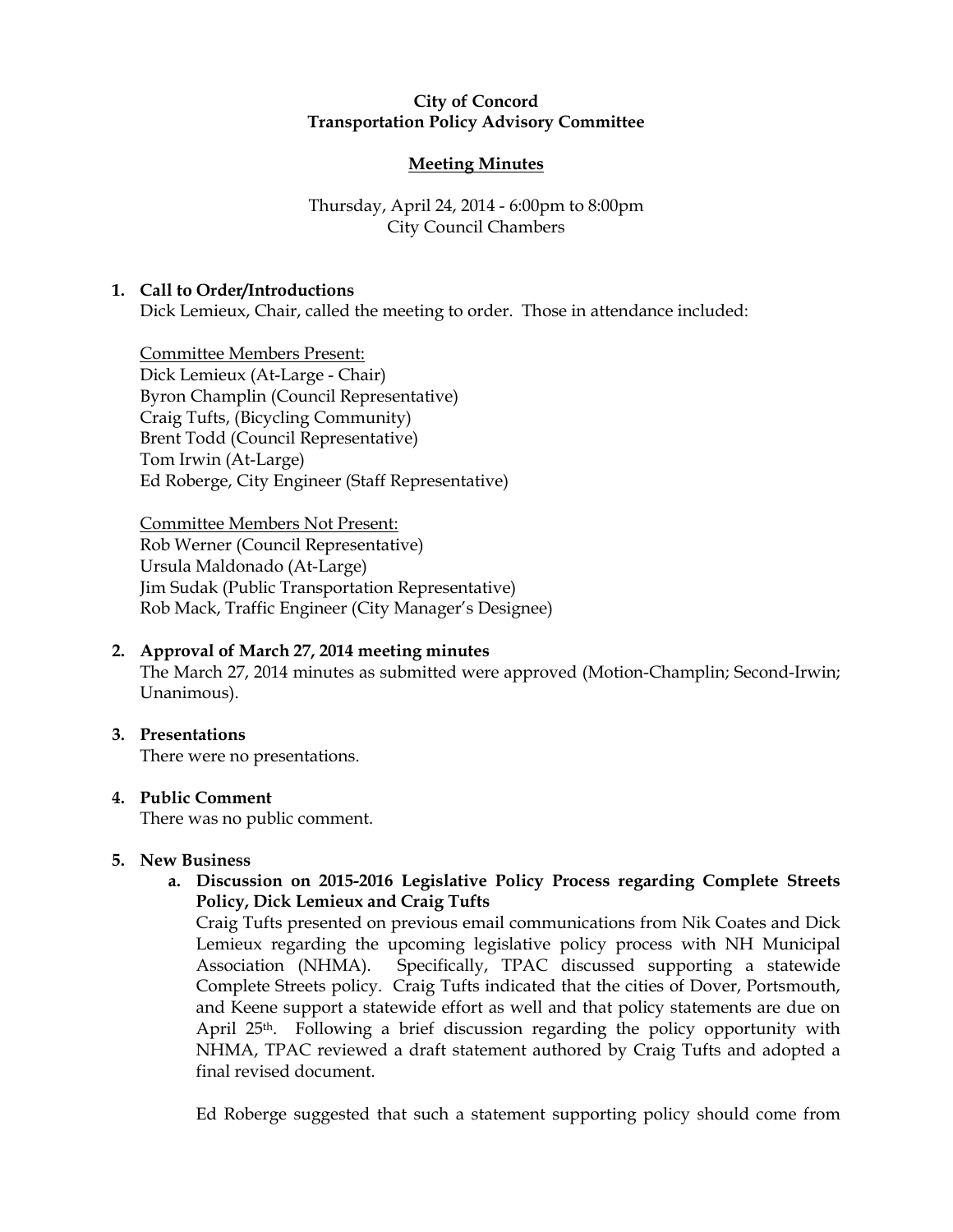City Council. TPAC concurred. Ed Roberge suggested calling NHMA and explaining that policy statement support would need to come from City Council and the first consideration of the action would be at the May  $12<sup>th</sup>$  meeting. TPAC concurred and staff was instructed to finalize the revised document and forward the document electronically for final approval.

## 6. Consent Reports

a. Approval of Subcommittee Minutes (Pedestrian, Bicycle, Public Transit, and Traffic Operations)

The following subcommittee minutes were reviewed and accepted by unanimous consent: Public Transportation – March 18, 2014.

## 7. City Council meeting update

At its April 14, 2014 meeting, City Council: accepted the TOC report on posted speed limit signs on Old Loudon Road.

## 8. TPAC Referrals from City Council, Staff and Chair

a. Referral from Councilor Herschlag regarding excessive traffic speeds in the West Village neighborhood in Penacook. (Council: 4/14/2014, TPAC 4/24/2014)

Ed Roberge reported that traffic data collection is underway and that the item will be referred to the Traffic Operations Committee (TOC) for findings and recommendations. The next TOC meeting is scheduled for May 20<sup>th</sup>.

#### 9. Status report on subcommittees

## a. Pedestrian Committee, Ursula Maldonado

Ursula Maldonado was not in attendance. Report was provided by Craig Tufts (see below).

## b. Bike Committee, Craig Tufts

Craig Tufts reported that TPAC-Ped met jointly with TPAC-Bike in April. Walking access to the Friendly Kitchen was discussed and it is expected that once the City closes on the Tsunis property, a path will be constructed providing north-south access from the Friendly Kitchen to Storrs Street. The committee also discussed the winter walks completed earlier in the winter and a report of findings should be forthcoming.

Craig Tufts also reported that TPAC-Bike continues to work on the renewal application for the city's Bicycle Friendly Community recognition which is due in September. New priorities and initiatives related to bicycling in the city need to be summarized. TPAC-Bike also discussed that May is bike and pedestrian counting month throughout the community and volunteers are needed to collect data for performance monitoring.

## c. Public Transit Committee, Tom Irwin

Tom Irwin reported that the TPAC-PT subcommittee evaluated the proposal from the Penacook Village Association to include a CAT service stop at the Penacook Community Center on Dolphin Street. Following review in the field, it was determined that the route would cause significant delays to the existing Penacook route as well as others and would have a cost impact. CAT has agreed to test use of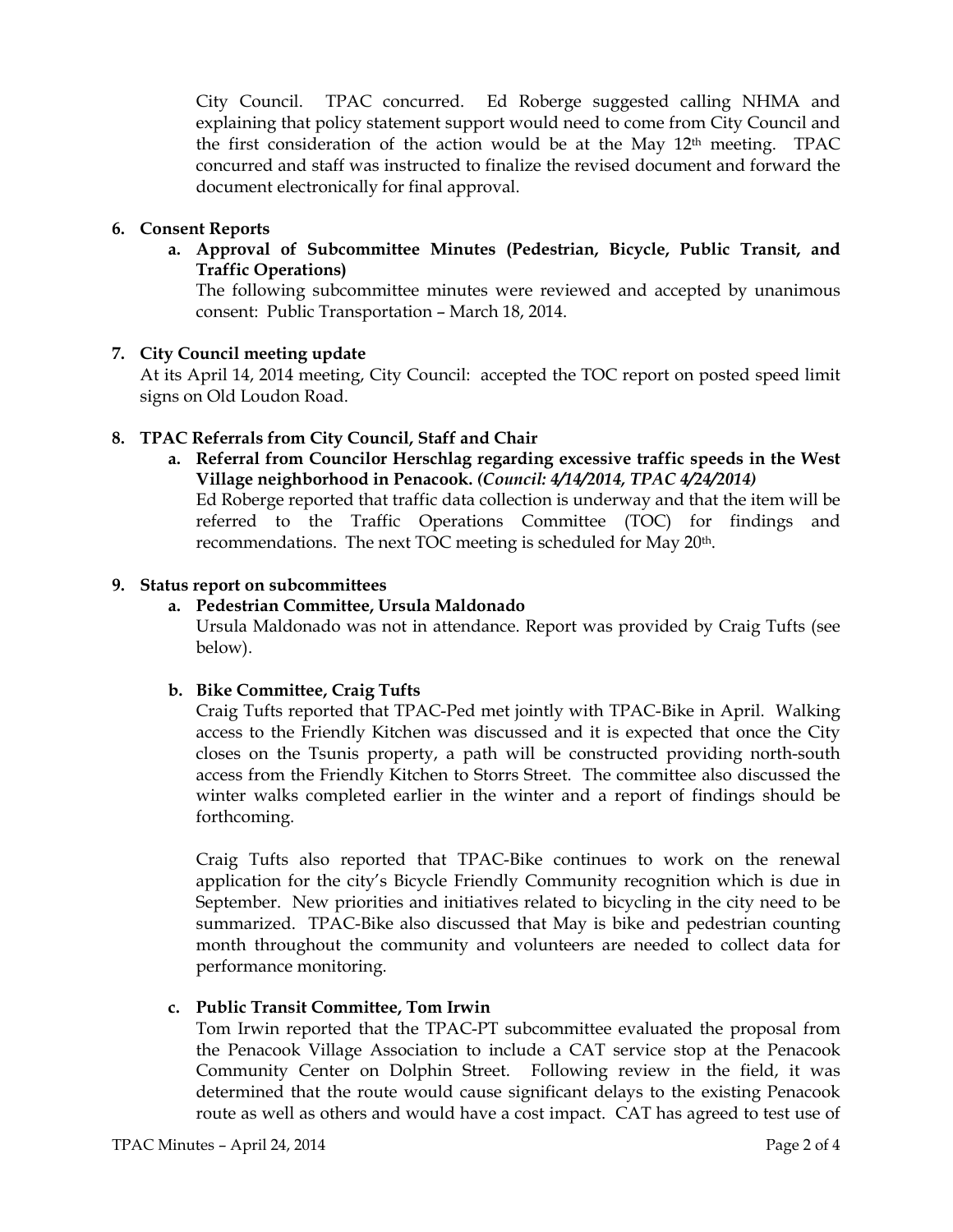the Senior Transit Service to serve the Penacook Community Center on a six-month trial basis.

#### d. Traffic Operations Committee, Rob Mack

The Traffic Operations Committee did not meet in April so there was no report.

#### 10. Staff Updates

#### a. Downtown Complete Streets Improvement Project – TIGER 2012 (CIP460)

Ed Roberge reported that a request for proposals for a Construction Manager/General Contractor (CMGC) had been advertised and two proposals were received. Evaluation of the proposals is underway. The goal is to create a city/contractor partnership to better manage the construction project with lower uncertainties and more realistic costs. It is a goal to begin construction on the Main Street project this spring/summer.

## b. US Route 3 North Improvements (CIP 35)

Ed Roberge reported that bids for this year's road construction and streetscape improvements came in on-estimate. Merrill Construction was the lowest responsible bidder and a contract has been awarded. A public meeting was held on April 12, 2014 and construction is scheduled to begin on April 28<sup>th</sup>.

#### c. Sewalls Falls Bridge Replacement (CIP 22)

Ed Roberge reported that final design for a steel girder/concrete deck replacement bridge is underway. The project design team is evaluating some architectural features, vertical elements and sidewalk overlooks. The replacement bridge will be complete street compliant with a sidewalk and bike shoulders. The project anticipates advertising on November 1, 2014.

#### d. Loudon Road Corridor Improvements (CIP 19)

Ed Roberge reported that scope of work for design services is under review. It is expected that design will continue through 2014. Construction is anticipated in spring 2015.

#### e. I-93 Bow-Concord Study (NHDOT)

Ed Roberge noted that McFarland Johnson, Inc. has begun work on updating the corridor study and that no new information has been reported.

#### 11. Old Business

## a. Review/update Comprehensive Transportation Policy.

Members discussed Smart Growth America's review and ranking of Concord's Comprehensive Transportation Policy in their 2013 annual report. Revisions to the policy from the previous TPAC meeting were distributed and reviewed. Discussion of further revisions focused on areas where no points were scored for Concord's policy including context sensitive processes, design standards, and performance measurements. It was agreed that staff would provide draft language on context sensitive processes, design standards, and performance measures while TPAC members would review model overall model policy statements outlined in the Smart Growth America report. All agreed that strengthening Concord's policy would be